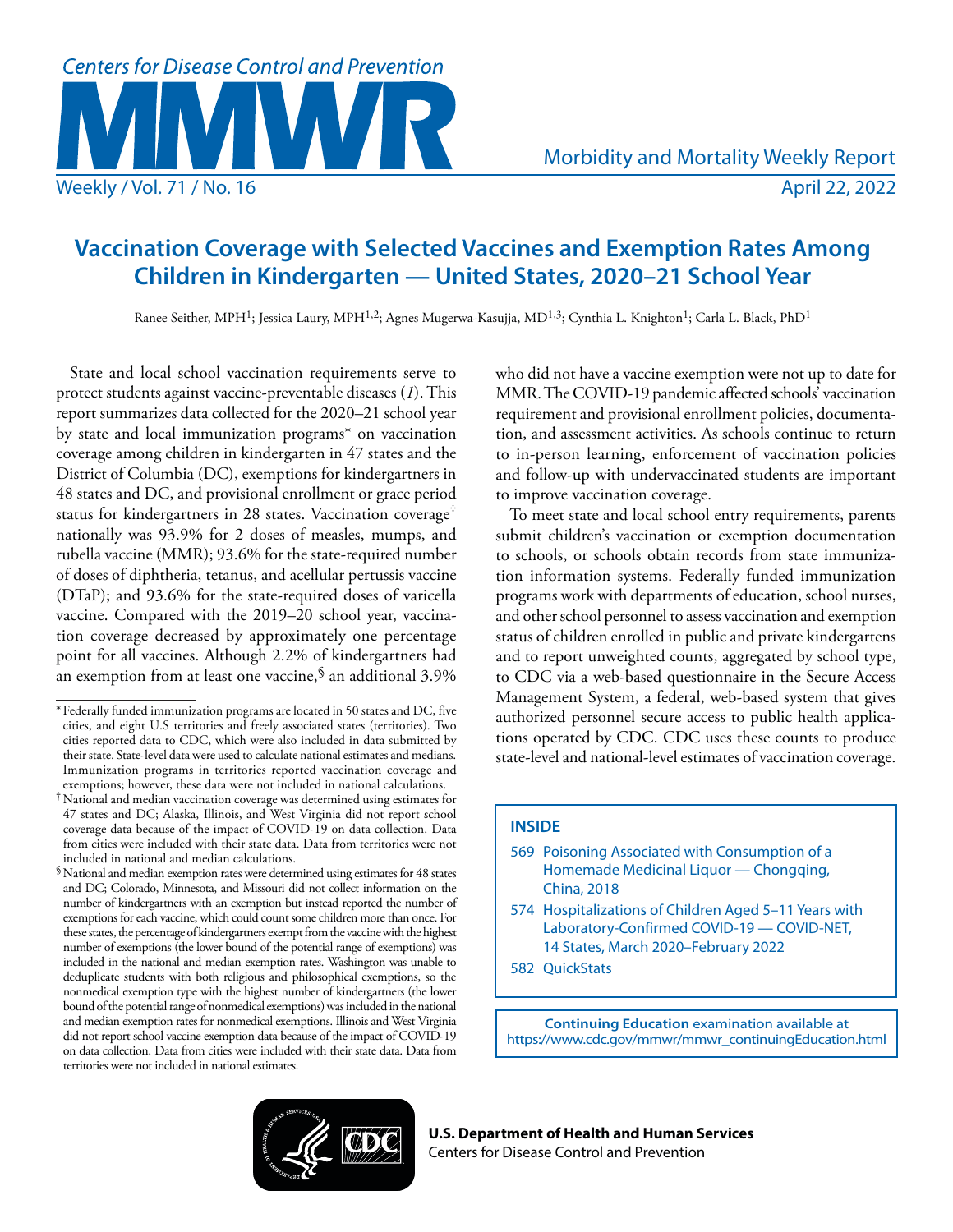During the 2020–21 school year, 47 states and DC reported coverage for all state-required vaccines among public and private school kindergartners;<sup>1</sup> 48 states and DC reported exemption data on public school kindergartners and 47 states and DC on private school kindergartners. Overall national and median vaccination coverage for the state-required number of doses of DTaP, MMR, and varicella vaccine are reported. Hepatitis B and poliovirus vaccination coverage, not included in this report, are available at SchoolVaxView (*2*). Twenty-eight states reported the number of kindergartners who were attending school under a grace period (attendance without proof of complete vaccination or exemption during a set interval) or provisional enrollment (school attendance while completing a catch-up vaccination schedule). Thirty states and DC reported the number of kindergartners who had no documentation of any vaccinations or exemptions. Seventeen states reported the number of kindergartners who were out of compliance; these kindergartners did not have complete documentation of having received all required vaccinations but were not eligible for provisional enrollment and did not have documented exemptions for the missing vaccinations. This measure includes those with no documentation at all. All counts were current as of the time of the assessment.\*\* National estimates, medians, and summary measures include only U.S. states and DC. This activity was reviewed by CDC and was conducted consistent with applicable federal law and CDC policy.<sup>††</sup>

Vaccination coverage and exemption estimates were adjusted according to survey type and response rate.§§ National estimates measure coverage and exemptions among all kindergartners, whereas medians measure the midpoint of state-level

The *MMWR* series of publications is published by the Center for Surveillance, Epidemiology, and Laboratory Services, Centers for Disease Control and Prevention (CDC), U.S. Department of Health and Human Services, Atlanta, GA 30329-4027.

**Suggested citation:** [Author names; first three, then et al., if more than six.] [Report title]. MMWR Morb Mortal Wkly Rep 2022;71:[inclusive page numbers].

**Centers for Disease Control and Prevention** Rochelle P. Walensky, MD, MPH, *Director* Debra Houry, MD, MPH, *Acting Principal Deputy Director* Daniel B. Jernigan, MD, MPH, *Deputy Director for Public Health Science and Surveillance* Rebecca Bunnell, PhD, MEd, *Director, Office of Science* Jennifer Layden, MD, PhD, *Deputy Director, Office of Science* Leslie Dauphin, PhD, *Director, Center for Surveillance, Epidemiology, and Laboratory Services*

#### *MMWR* **Editorial and Production Staff (Weekly)**

Charlotte K. Kent, PhD, MPH, *Editor in Chief*  Brian A. King, PhD, MPH, *Executive Editor* Jacqueline Gindler, MD, *Editor* Paul Z. Siegel, MD, MPH, *Associate Editor* Mary Dott, MD, MPH, *Online Editor* Terisa F. Rutledge, *Managing Editor*  Teresa M. Hood, MS, *Lead Technical Writer-Editor* Leigh Berdon, Glenn Damon, Soumya Dunworth, PhD, Tiana Garrett-Cherry, PhD, MPH, Srila Sen, MA, Stacy Simon, MA, Jesse Sokolow, Morgan Thompson, *Technical Writer-Editors*

> Matthew L. Boulton, MD, MPH Carolyn Brooks, ScD, MA Jay C. Butler, MD Virginia A. Caine, MD Jonathan E. Fielding, MD, MPH, MBA David W. Fleming, MD

Martha F. Boyd, *Lead Visual Information Specialist* Alexander J. Gottardy, Maureen A. Leahy, Julia C. Martinroe, Stephen R. Spriggs, Tong Yang, *Visual Information Specialists* Quang M. Doan, MBA, Phyllis H. King, Terraye M. Starr, Moua Yang, *Information Technology Specialists*

# *MMWR* **Editorial Board**

Timothy F. Jones, MD, *Chairman* William E. Halperin, MD, DrPH, MPH Jewel Mullen, MD, MPH, MPA Jeff Niederdeppe, PhD Celeste Philip, MD, MPH Patricia Quinlisk, MD, MPH Patrick L. Remington, MD, MPH

Ian Branam, MA, *Acting Lead Health Communication Specialist* Shelton Bartley, MPH, Leslie Hamlin, Lowery Johnson, Amanda Ray, *Health Communication Specialists* Will Yang, MA, *Visual Information Specialist*

Carlos Roig, MS, MA William Schaffner, MD Morgan Bobb Swanson, BS Abbigail Tumpey, MPH

<sup>¶</sup>Nine states reported coverage and exemption data for at least some homeschooled kindergartners. Alaska and North Dakota reported some homeschool data separately. California included data for students who attend virtual, partial, or full charter schools with some or all online instruction and students receiving individualized education program services who are medically unable to attend school in public school data. California also included data for homeschools with six or more students in private school data. Montana reported homeschooled students in public school data if the students also attend classes or extracurricular activities at a public school. New Mexico and Pennsylvania included all homeschooled students in public school data. Oregon reported data for students enrolled in exclusively online homeschool programs separately; online students of otherwise traditional public schools were included in public school data. South Carolina and Wisconsin include homeschooled students in their public and private school data if the students also attend classes, extracurricular activities, or have other contact with a school.

<sup>\*\*</sup> Assessment date varied by state and area. Four states were assessed on the first day of school; 13 states were assessed by December 31; 17 states and DC were assessed by some other date, ranging from 30 days after admission to June 23, 2021; and 16 states were assessed on a rolling basis. Maryland ended data collection early because of COVID-19 response activities.

<sup>††</sup> 45 C.F.R. part 46.102(l)(2), 21 C.F.R. part 56; 42 U.S.C. Sect. 241(d); 5 U.S.C. Sect. 552a; 44 U.S.C. Sect. 3501 et seq.

<sup>§§</sup> A majority of immunization programs that used census or voluntary response provided CDC with data aggregated at the state or local (city or territory) level. Coverage and exemption data based on a census or voluntary response were adjusted for nonresponse using the inverse of the response rate, stratified by school type (public, private, and homeschool, where available). Programs that used complex sample surveys provided CDC with deidentified data aggregated at the school or county level for weighted analysis. Weights were calculated to account for sample design and adjusted for nonresponse for data collected through complex sample design wherever possible.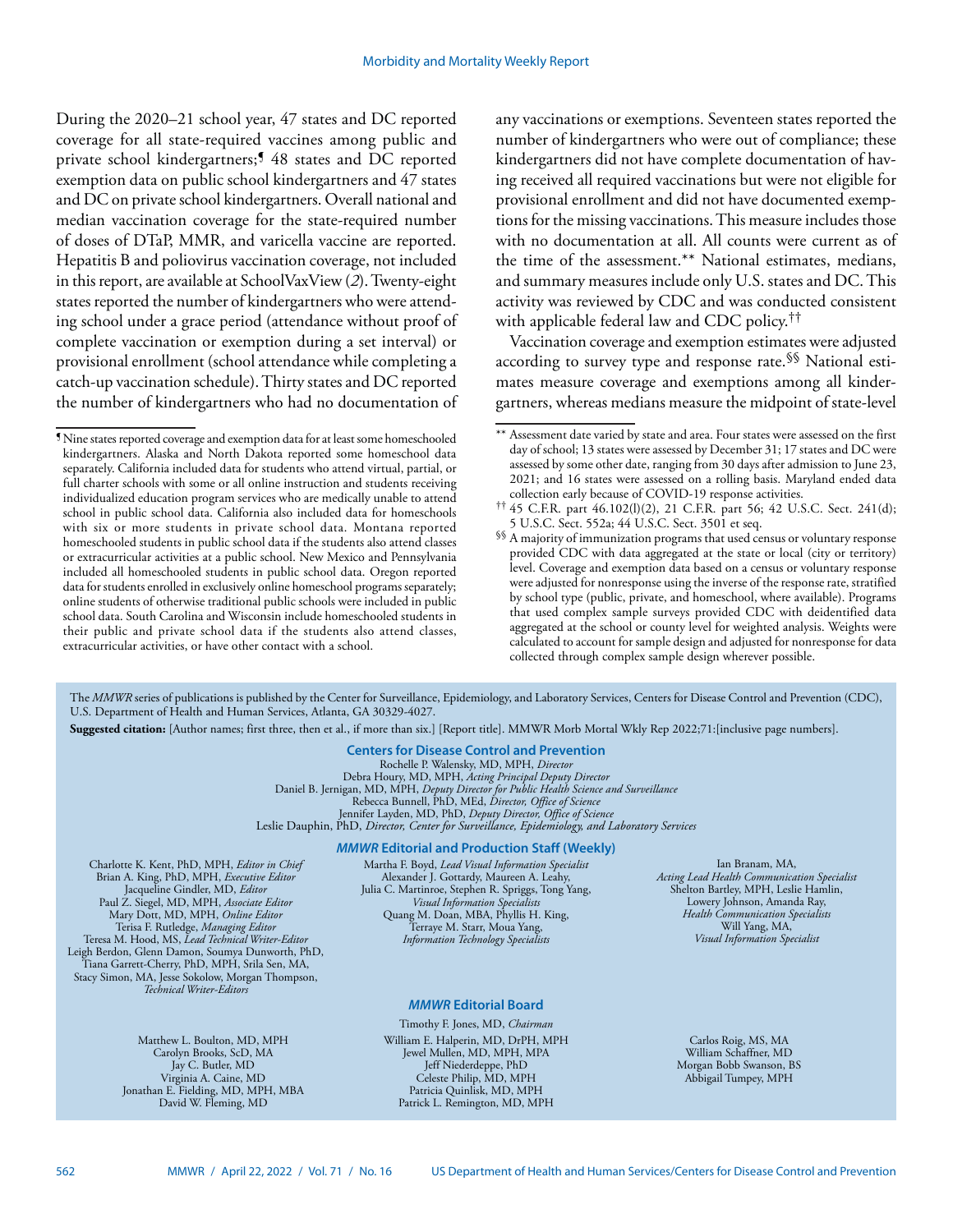coverage regardless of population size. During the 2020–21 school year, 3,520,205 children in 48 states and DC were reported by immunization programs as enrolled in kindergarten.¶¶ Reported estimates are based on 3,187,569 of these kindergartners who were surveyed for vaccination coverage; 3,337,916 for exemptions; 2,467,326 for grace period and provisional enrollment; 1,799,190 for documentation; and 1,049,075 for compliance. Kindergarten enrollment reported by the 48 states and DC was approximately 10% lower than that reported for the 2019–20 school year by 48 states. Potentially achievable coverage with MMR, defined as the sum of the percentage of children who were up to date with 2 doses of MMR and those with no documented vaccination exemption but not up to date, was calculated for each state. Nonexempt students include those who were provisionally enrolled in kindergarten, in a grace period, or otherwise without documentation of complete vaccination. SAS software (version 9.4; SAS Institute) was used for all analyses.

Vaccination assessments varied by state because of differences in required vaccines and doses, vaccines assessed, methods of data collection, and data reported (Supplementary Table 1, [https://stacks.cdc.gov/view/cdc/116354\)](https://stacks.cdc.gov/view/cdc/116354). Kindergartners were considered up to date for a given vaccine if they received all doses of that vaccine required for school entry,\*\*\* except in nine states††† that reported kindergartners as up to date for any given vaccine only if they received all doses of all vaccines required for school entry. States were asked to report any COVID-19–related impact on kindergarten vaccination measurement and coverage.

Nationally, 2-dose MMR coverage was 93.9% (median = 93.7%; range = 78.9% [DC] to ≥98.9% [Mississippi]). Coverage ≥95% was reported by 16 states and <90% by 7 states and DC (Table). DTaP coverage was 93.6% (range =  $78.5\%$  [DC] to  $\geq$ 98.9% [Mississippi]). Coverage ≥95% was reported by 16 states, and coverage <90% by eight states and DC. Varicella vaccine coverage nationally was 93.6%  $(\text{range} = 78.0\%$  [DC] to  $\geq 98.9\%$  [Mississippi]), with 17 states reporting coverage ≥95% and nine states and DC reporting <90% coverage.

The percentage of kindergartners with an exemption for  $\geq 1$ required vaccines (not limited to MMR, DTaP, and varicella vaccines) was  $2.2\%$  in  $2020-21$  (range =  $0.1\%$  [Mississippi and New York] to 8.2% [Idaho]), similar to the 2.5% reported during the 2019–20 school year (Table). Nationally, 0.2% of kindergartners had a medical exemption and 1.9% had a nonmedical exemption (Supplementary Table 2, [https://](https://stacks.cdc.gov/view/cdc/116355) [stacks.cdc.gov/view/cdc/116355\)](https://stacks.cdc.gov/view/cdc/116355). The percentage of kindergartners provisionally enrolled in kindergarten or within a grace period among the 28 states reporting these data was 2.0% (range = 0.1% [Hawaii] to 10.0% [Arkansas]) (Table).

Among states that reported data for both 2019–20 and 2020–21, MMR coverage and exemptions for ≥1 vaccines decreased in approximately 75% of states; grace period or provisional enrollment increased in 18 of the 28 states reporting this measure (Figure 1). The proportion of students who were not fully vaccinated and not exempt increased in a majority of states. Among states reporting these measures in 2020–21, the proportion of kindergartners attending school with no documentation of required vaccinations or exemptions ranged from 0.1% (Pennsylvania and Virginia) to 8.3% (Maryland); the proportion out of compliance with school requirements ranged from 0.2% (Florida) to 16.6% (Indiana) (Table). Among the 33 states and DC with MMR coverage <95%, all but two could potentially achieve ≥95% MMR coverage if all nonexempt kindergartners who were within a grace period, provisionally enrolled, or out of compliance received vaccination (Figure 2).

# **Discussion**

During the 2020–21 school year, vaccination coverage among kindergartners nationwide was lower than during the 2019–20 school year at approximately 94% (*2*,*3*) for MMR, DTaP, and varicella vaccines, a level just under the target of 95%; coverage for all three vaccines decreased in a majority of states. National MMR coverage among kindergartners fell below the Healthy People 2030 target of 95% (*4*). Reported enrollment and response rates also decreased nationally and in a majority of states (*3*). Some of the decreases in enrollment could be because of schools not reporting these data to state immunization programs, or parents might have decided to have the child delay or skip the kindergarten year. The kindergarten assessment for the 2021–22 school year will include these students if they are enrolled in kindergarten for the 2021–22

<sup>¶¶</sup> These totals are the summations of the kindergartners surveyed among programs reporting data for coverage, exemptions, grace periods, and provisional enrollment. Data from cities and territories were not included in these totals.

<sup>\*\*\*</sup> All states required 2 doses of a measles-containing vaccine. Six states (Georgia, New Jersey, New York, North Carolina, Oregon, and Virginia) require only 1 dose of rubella vaccine. New Jersey and Oregon require only 1 dose of mumps vaccine, and mumps vaccine is not required in Iowa. Local DTaP requirements varied. Nebraska required 3 doses of DTaP, two states (Maryland and Wisconsin) required 4 doses, and all other states required 5 doses, unless dose 4 was administered on or after the fourth birthday. The reported coverage estimates represent the percentage of kindergartners with the state-required number of DTaP doses, except for Kentucky, which required 5 doses of DTaP by age 5 years but reported 4-dose coverage for kindergartners. Two states (Maryland and Nebraska) require only 3 doses of polio vaccine, all other states require 4 doses unless the last dose was given on or after the fourth birthday. Six states required 1 dose of varicella vaccine; 44 states and DC required 2 doses.

<sup>†††</sup> Alabama, Florida, Georgia, Iowa, Mississippi, New Hampshire, New Jersey, Wisconsin, and Wyoming considered kindergartners up to date only if they had received all doses of all vaccines required for school entry.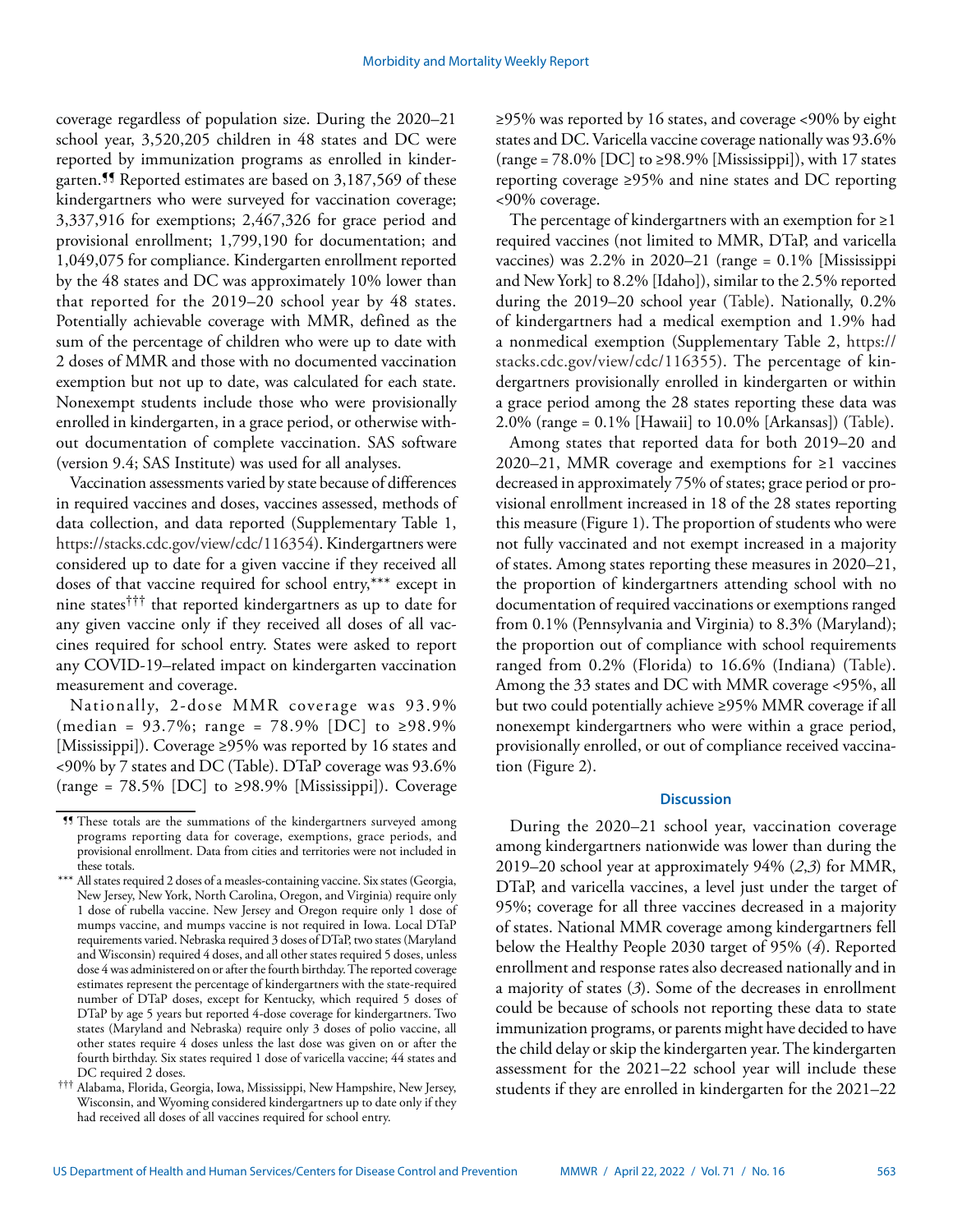**TABLE. Estimated\* vaccination coverage† for measles, mumps, and rubella vaccine, diphtheria, tetanus, and acellular pertussis vaccine, and varicella vaccine, grace period or provisional enrollment,§ and any exemption¶,\*\* among kindergartners, by immunization program — United States,†† 2020–21 school year**

|                                                             |                                                                        |               | % Vaccine doses |              |                                                      |                                                |                    | Percentage point                                       |                                                     |                        |
|-------------------------------------------------------------|------------------------------------------------------------------------|---------------|-----------------|--------------|------------------------------------------------------|------------------------------------------------|--------------------|--------------------------------------------------------|-----------------------------------------------------|------------------------|
| Immunization program                                        | Kindergarten<br>population <sup>§§</sup> Surveyed <sup>¶¶</sup> MMR*** | %             | 2 of            | 5 of         | 2 of<br>DTaP <sup>+++</sup> varicella <sup>§§§</sup> | % Grace period<br>or provisional<br>enrollment | % Any<br>exemption | change in any<br>exemption from<br>2019–20 school year | % No<br>documentation <sup>111</sup> compliance**** | % Out of               |
| National estimate <sup>††††</sup>                           | 3,520,205                                                              | 90.8          | 93.9            | 93.6         | 93.6                                                 | 2.0                                            | 2.2                | $-0.3$                                                 | 1.0                                                 | 3.4                    |
| Median <sup>††††</sup>                                      | NA                                                                     | <b>NA</b>     | 93.7            | 93.4         | 93.7                                                 | 2.1                                            | 2.5                | $-0.2$                                                 | 0.7                                                 | 2.8                    |
| Alabama <sup>§§§§</sup> ,1111                               | 56,974                                                                 | 100.0         | ≥94.7           | ≥94.7        | ≥94.7                                                | <b>NP</b>                                      | 1.3                | 0.1                                                    | <b>NR</b>                                           | 3.7                    |
| Alaska <sup>1111</sup> ,*****                               | 9,461                                                                  | 92.5          | NR              | <b>NR</b>    | <b>NR</b>                                            | <b>NR</b>                                      | 4.0                | $-1.9$                                                 | <b>NR</b>                                           | <b>NR</b>              |
| Arizona <sup>†††††</sup>                                    | 76,382                                                                 | 93.4          | 91.9            | 92.0         | 95.5                                                 | <b>NR</b>                                      | 5.5                | 0.0                                                    | <b>NR</b>                                           | 0.6                    |
| Arkansas <sup>§§§§§</sup>                                   | 37,540                                                                 | 95.6          | 93.2            | 92.3         | 92.8                                                 | 10.0                                           | 2.0                | 0.1                                                    | 1.2                                                 | <b>NR</b>              |
| California <sup>9999,</sup> ttttt, §§§§§                    | 498,214                                                                | 97.5          | 95.1            | 94.7         | 94.8                                                 | 0.7                                            | 0.5                | $-0.3$                                                 | <b>NR</b>                                           | <b>NR</b>              |
| Colorado                                                    | 63,619                                                                 | 97.3          | 90.5            | 90.1         | 89.4                                                 | 0.5                                            | $\geq 4.2$         | $-0.7$                                                 | <b>NR</b>                                           | <b>NR</b>              |
| Connecticut <sup>§§§§,1111</sup>                            | 34,396                                                                 | 100.0         | 95.3            | 95.3         | 95.1                                                 | <b>NP</b>                                      | 2.6                | 0.1                                                    | <b>NR</b>                                           | <b>NR</b>              |
| Delaware <sup>1111</sup>                                    | 10,587                                                                 | 9.2           | 95.7            | 94.9         | 95.3                                                 | <b>NR</b>                                      | 2.4                | <b>NA</b>                                              | 0.5                                                 | 6.1                    |
| DC <sup>§§§§</sup> ,1111                                    | 8,262                                                                  | 100.0         | 78.9            | 78.5         | 78.0                                                 | <b>NR</b>                                      | 0.3                | <b>NA</b>                                              | 4.8                                                 | <b>NR</b>              |
| Florida <sup>§§§§,</sup> 1111                               | 207,026                                                                | 100.0         | $\geq 93.3$     | $\geq$ 93.3  | $\geq 93.3$                                          | 3.4                                            | 3.1                | $-0.3$                                                 | ΝR                                                  | 0.2                    |
| Georgia <sup>§§§§</sup> ,1111                               | 83,191                                                                 | 100.0         | $\ge 88.5$      | ≥88.5        | $\ge 88.5$                                           | 0.6                                            | 2.9                | $-0.1$                                                 | 1.0                                                 | <b>NR</b>              |
| Hawaii <sup>¶111</sup>                                      | 13,074                                                                 | 9.3           | 90.7            | 91.3         | 87.2                                                 | 0.1                                            | 3.7                | $-2.4$                                                 | 0.9                                                 | <b>NR</b>              |
| Idaho                                                       | 22,677                                                                 | 98.3          | 86.5            | 86.4         | 86.2                                                 | 1.5                                            | 8.2                | 0.6                                                    | 1.2                                                 | 7.2                    |
| Illinois <sup>9999</sup><br>Indiana <sup>1111</sup> ,****** | <b>NR</b>                                                              | <b>NR</b>     | <b>NR</b>       | <b>NR</b>    | <b>NR</b>                                            | <b>NR</b>                                      | <b>NR</b>          | <b>NR</b>                                              | <b>NR</b>                                           | <b>NR</b>              |
| lowa <sup>§§§§,</sup> 1111                                  | 78,694                                                                 | 71.4          | 93.1            | 83.9         | 92.8                                                 | <b>NR</b>                                      | 1.9                | $-0.3$                                                 | 0.7                                                 | 16.6                   |
| Kansas <sup>1111</sup> , 55555, 11111, ******               | 39,141                                                                 | 100.0         | $\geq 93.4$     | >93.4        | $\geq 93.4$                                          | 3.1                                            | 2.2                | $-0.3$                                                 | <b>NR</b>                                           | 1.3                    |
| Kentucky¶¶¶1,55555,******                                   | 34,687<br>59,233                                                       | 32.7<br>86.4  | 92.6<br>88.9    | 90.8<br>89.4 | 91.8<br>88.3                                         | <b>NR</b><br><b>NR</b>                         | 2.0<br>1.0         | $-0.1$<br>$-0.8$                                       | 1.3<br>5.9                                          | <b>NR</b><br><b>NR</b> |
| Louisiana <sup>§§§§</sup>                                   | 61,912                                                                 | 100.0         | 96.2            | 96.9         | 93.2                                                 | <b>NP</b>                                      | 1.1                | $-0.4$                                                 | 0.3                                                 | <b>NR</b>              |
| Maine                                                       | 13,477                                                                 | 85.0          | 94.3            | 94.0         | 97.0                                                 | <b>NR</b>                                      | 4.5                | $-1.4$                                                 | 2.6                                                 | <b>NR</b>              |
| Maryland <sup>9191,55555</sup>                              | 65,764                                                                 | 75.6          | 87.6            | 89.7         | 87.3                                                 | <b>NR</b>                                      | 0.9                | $-0.5$                                                 | 8.3                                                 | <b>NR</b>              |
| Massachusetts § 585,1111,55555                              | 60,724                                                                 | 100.0         | 95.9            | 95.7         | 95.4                                                 | <b>NP</b>                                      | 1.1                | $-0.2$                                                 | 0.7                                                 | 5.1                    |
| Michigan <sup>§§§§</sup>                                    | 106,657                                                                | 100.0         | 94.6            | 95.4         | 94.2                                                 | 0.4                                            | 3.7                | $-0.7$                                                 | 0.2                                                 | 2.8                    |
| Minnesota <sup>†††††</sup>                                  | 66,007                                                                 | 95.2          | 89.8            | 89.3         | 89.0                                                 | <b>NR</b>                                      | $\geq$ 2.8         | $-1.0$                                                 | <b>NR</b>                                           | <b>NR</b>              |
| Mississippi <sup>§§§§</sup> ,1111,+++++                     | 34,028                                                                 | 100.0         | >98.9           | >98.9        | >98.9                                                | 0.6                                            | 0.1                | $-0.1$                                                 | 0.3                                                 | <b>NR</b>              |
| Missouri <sup>§§§§,</sup> 1111                              | 63,093                                                                 | 100.0         | 92.6            | 92.6         | 92.1                                                 | <b>NR</b>                                      | $\geq 2.5$         | $-0.2$                                                 | 1.1                                                 | <b>NR</b>              |
| Montana <sup>§§§§,</sup> 1111                               | 11,279                                                                 | 100.0         | 92.9            | 91.9         | 91.9                                                 | 2.0                                            | 3.5                | $-0.8$                                                 | 1.1                                                 | <b>NR</b>              |
| Nebraska <sup>9999, §§§§§</sup>                             | 25,681                                                                 | 94.8          | 95.5            | 96.1         | 95.1                                                 | 2.7                                            | 2.2                | 0.0                                                    | <b>NR</b>                                           | <b>NR</b>              |
| Nevada <sup>1111</sup>                                      | 34,171                                                                 | 94.7          | 96.1            | 95.4         | 95.8                                                 | 2.1                                            | 4.4                | 0.4                                                    | <b>NR</b>                                           | 4.1                    |
| New Hampshire <sup>1111</sup> ,******                       | 10,242                                                                 | 57.0          | >90.8           | ≥90.8        | >90.8                                                | 4.7                                            | 2.8                | $-0.3$                                                 | <b>NR</b>                                           | 1.7                    |
| New Jersey <sup>§§§§,</sup> 1111                            | 100,144                                                                | 100.0         | $\geq 94.3$     | ≥94.3        | $\geq 94.3$                                          | 1.2                                            | 2.2                | $-0.4$                                                 | ΝR                                                  | 2.2                    |
| New Mexico <sup>§§§§</sup> ,1111                            | 20,589                                                                 | 100.0         | 95.7            | 95.7         | 95.3                                                 | 6.3                                            | 0.9                | $-0.6$                                                 | 0.5                                                 | <b>NR</b>              |
| New York (including New<br>York City) 1111, thirt           | 216,804                                                                | 91.5          | 98.3            | 97.8         | 98.1                                                 | 1.0                                            | 0.1                | 0.0                                                    | 0.2                                                 | <b>NR</b>              |
| New York City <sup>1111</sup> 1, ttttt                      | 91,920                                                                 | 94.2          | 97.4            | 96.6         | 97.1                                                 | 0.9                                            | < 0.1              | 0.0                                                    | 0.4                                                 | <b>NR</b>              |
| North<br>Carolina <sup>9999,5555,******</sup>               | 120,995                                                                | 89.0          | 95.2            | 95.2         | 95.1                                                 | 1.7                                            | 1.5                | $-0.2$                                                 | <b>NR</b>                                           | 2.6                    |
| North Dakota                                                | 10,116                                                                 | 99.1          | 93.3            | 93.1         | 93.2                                                 | <b>NR</b>                                      | 4.2                | 0.3                                                    | 0.9                                                 | <b>NR</b>              |
| Ohio                                                        | 128,535                                                                | 91.1          | 89.6            | 89.0         | 88.7                                                 | 7.1                                            | 2.5                | $-0.3$                                                 | 1.8                                                 | <b>NR</b>              |
| Oklahoma <sup>§§§§§</sup><br>Oregon <sup>§§§§,§§§§§</sup>   | 52,656<br>39,568                                                       | 90.0<br>100.0 | 90.5<br>92.7    | 90.3<br>91.6 | 96.1<br>95.1                                         | <b>NR</b><br><b>NR</b>                         | 2.4<br>5.4         | $-0.3$<br>$-1.7$                                       | 1.0                                                 | <b>NR</b><br><b>NR</b> |
| Pennsylvania                                                | 129,307                                                                | 95.0          | 95.5            | 95.9         | 95.3                                                 | 3.8                                            | 2.7                | $-0.3$                                                 | 0.6<br>0.1                                          | <b>NR</b>              |
| Rhode<br>Island <sup>999</sup> 9, 55555, ******             | 10,402                                                                 | 93.0          | 97.0            | 96.8         | 96.7                                                 | <b>NR</b>                                      | 1.0                | $-0.3$                                                 | 0.5                                                 | <b>NR</b>              |
| South Carolina <sup>9999,9999</sup>                         | 56,330                                                                 | 26.5          | 94.4            | 95.0         | 94.2                                                 | 3.9                                            | 2.4                | $-0.2$                                                 | 0.7                                                 | <b>NR</b>              |
| South Dakota <sup>9999</sup>                                | 11,512                                                                 | 99.9          | 94.6            | 93.7         | 94.0                                                 | <b>NR</b>                                      | 3.4                | 0.7                                                    | <b>NR</b>                                           | <b>NR</b>              |
| Tennessee <sup>§§§§</sup> ,1111,******                      | 73,819                                                                 | 100.0         | 96.6            | 96.4         | 96.4                                                 | 1.0                                            | 1.9                | $-0.1$                                                 | 0.5                                                 | <b>NR</b>              |
| Texas (including<br>Houston) 55555,******                   | 377,840                                                                | 98.9          | 95.3            | 95.0         | 95.0                                                 | 1.1                                            | 2.3                | $-0.2$                                                 | 0.3                                                 | <b>NR</b>              |
| Houston, Texas <sup>§§§§§</sup> ,******                     | 39,627                                                                 | 94.9          | 83.7            | 83.9         | 83.1                                                 | 0.3                                            | 1.3                | $-0.2$                                                 | 0.7                                                 | <b>NR</b>              |
| Utah <sup>§§§§</sup>                                        | 46,247                                                                 | 100.0         | 91.4            | 91.1         | 91.2                                                 | 4.1                                            | 5.1                | $-0.3$                                                 | 0.5                                                 | 1.7                    |
| Vermont <sup>§§§§,1111</sup>                                | 5,535                                                                  | 100.0         | 94.0            | 93.6         | 93.3                                                 | 5.4                                            | 3.2                | $-0.5$                                                 | <b>NR</b>                                           | <b>NR</b>              |
| Virginia <sup>9999,9999</sup>                               | 88,273                                                                 | 2.0           | 95.8            | 97.7         | 94.1                                                 | <b>NR</b>                                      | 1.5                | $-0.2$                                                 | 0.1                                                 | <b>NR</b>              |
| Washington <sup>§§§§,</sup> ******                          | 74,931                                                                 | 100.0         | 94.4            | 93.2         | 93.2                                                 | 0.6                                            | 3.3                | $-1.3$                                                 | <b>NR</b>                                           | 5.0                    |
| West Virginia <sup>9999</sup> , <b>http://</b>              | <b>NR</b>                                                              | NA            | <b>NR</b>       | <b>NR</b>    | <b>NR</b>                                            | <b>NR</b>                                      | <b>NR</b>          | <b>NA</b>                                              | NR                                                  | <b>NR</b>              |
| Wisconsin <sup>§§§§§</sup> ,******                          | 63,486                                                                 | 84.5          | ≥87.2           | ≥87.2        | $\geq 87.2$                                          | 5.1                                            | 5.2                | $-0.5$                                                 | 0.6                                                 | 3.1                    |
| Wyoming <sup>§§§§,</sup> 1111                               | 6,923                                                                  | 100.0         | $\geq 90.2$     | ≥90.2        | ≥90.2                                                | 2.4                                            | 3.0                | $-0.5$                                                 | <b>NR</b>                                           | 2.1                    |
| Territories and freely associated states                    |                                                                        |               |                 |              |                                                      |                                                |                    |                                                        |                                                     |                        |
| American Samoa <sup>9999</sup> , ++++++                     | 1,045                                                                  | 100.0         | 87.7            | 65.2         | 56.3                                                 | <b>NR</b>                                      | 0.0                | 0.0                                                    | NR                                                  | <b>NR</b>              |
| <b>Federated States of</b>                                  | 1,604                                                                  | 96.6          | 98.4            | 86.1         | Nreq                                                 | <b>NR</b>                                      | <b>NR</b>          | NA                                                     | <b>NR</b>                                           | <b>NR</b>              |
| Micronesia                                                  |                                                                        |               |                 |              |                                                      |                                                |                    |                                                        |                                                     |                        |
| Guam                                                        | <b>NR</b>                                                              | NA            | <b>NR</b>       | NR           | <b>NR</b>                                            | NR                                             | NR                 | NA                                                     | NR                                                  | <b>NR</b>              |

See table footnotes on the next page.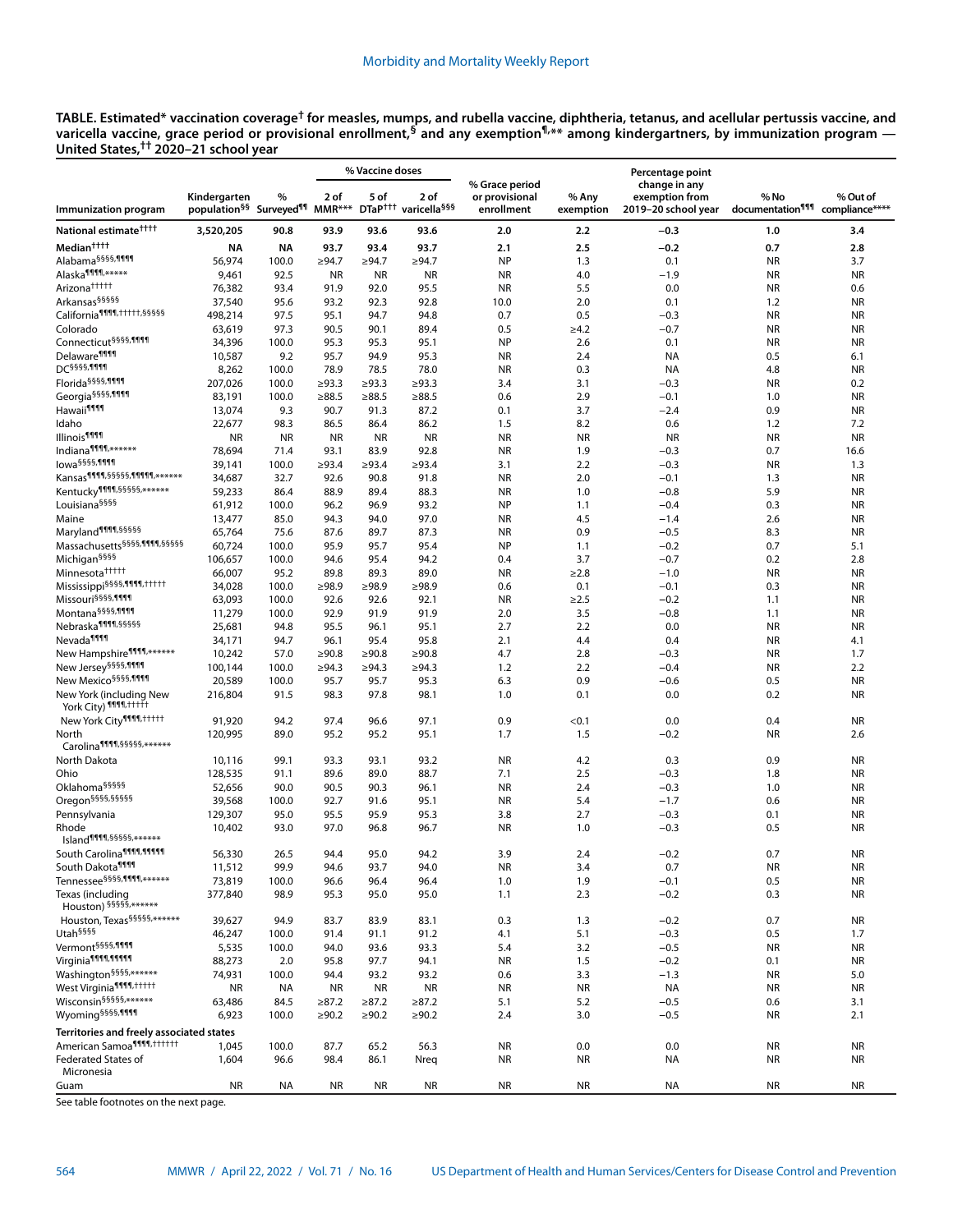**TABLE. (***Continued***) Estimated\* vaccination coverage† for measles, mumps, and rubella vaccine, diphtheria, tetanus, and acellular pertussis vaccine,**  and varicella vaccine, grace period or provisional enrollment,<sup>§</sup> and any exemption<sup>¶,\*\*</sup> among kindergartners, by immunization program — **United States,†† 2020–21 school year**

|                                             |                                                                       |           |           | % Vaccine doses |                                                      |                                                |                    | Percentage point                                       |                                      |                            |
|---------------------------------------------|-----------------------------------------------------------------------|-----------|-----------|-----------------|------------------------------------------------------|------------------------------------------------|--------------------|--------------------------------------------------------|--------------------------------------|----------------------------|
| Immunization program                        | Kindergarten<br>population <sup>§§</sup> Surveyed <sup>¶</sup> MMR*** | %         | 2 of      | 5 of            | 2 of<br>DTaP <sup>†††</sup> varicella <sup>§§§</sup> | % Grace period<br>or provisional<br>enrollment | % Anv<br>exemption | change in any<br>exemption from<br>2019-20 school year | % No<br>documentation <sup>¶¶¶</sup> | % Out of<br>compliance**** |
| Marshall Islands <sup>9999</sup> , http://  | 1.016                                                                 | 100.0     | 99.7      | 94.4            | Nrea                                                 | <b>NR</b>                                      | <b>NR</b>          | <b>NA</b>                                              | <b>NR</b>                            | <b>NR</b>                  |
| Northern Mariana<br>Islands <sup>§§§§</sup> | 830                                                                   | 100.0     | 94.5      | 84.2            | 95.3                                                 | <b>NR</b>                                      | 0.0                | 0.0                                                    | <b>NR</b>                            | <b>NR</b>                  |
| Palau                                       | <b>NR</b>                                                             | <b>NA</b> | <b>NR</b> | <b>NR</b>       | <b>NR</b>                                            | <b>NR</b>                                      | <b>NR</b>          | <b>NA</b>                                              | <b>NR</b>                            | <b>NR</b>                  |
| Puerto Rico <sup>¶¶¶</sup>                  | 26,353                                                                | <b>NA</b> | <b>NR</b> | <b>NR</b>       | <b>NR</b>                                            | <b>NR</b>                                      | <b>NR</b>          | <b>NA</b>                                              | <b>NR</b>                            | <b>NR</b>                  |
| U.S. Virgin Islands                         | <b>NR</b>                                                             | <b>NA</b> | <b>NR</b> | <b>NR</b>       | <b>NR</b>                                            | <b>NR</b>                                      | <b>NR</b>          | <b>NA</b>                                              | <b>NR</b>                            | <b>NR</b>                  |

**Abbreviations:** DC = District of Columbia; DTaP = diphtheria, tetanus, and acellular pertussis vaccine; MMR = measles, mumps, and rubella vaccine; NA = not available; NP = no grace period or provisional policy; NR = not reported to CDC; Nreq = not required.

\* Estimates adjusted for nonresponse and weighted for sampling where appropriate.

† Estimates based on a completed vaccine series (i.e., not vaccine specific) use the "≥" symbol. Coverage might include history of disease or laboratory evidence of immunity. § A grace period is a set number of days during which a student can be enrolled and attend school without proof of complete vaccination or exemption. Provisional enrollment allows a student without complete vaccination or exemption to attend school while completing a catch-up vaccination schedule. In states with one or both of these policies, the estimates

represent the number of kindergartners who were within a grace period, were provisionally enrolled, or were in a combination of these categories. ¶ Some programs did not report the number of children with exemptions, but instead reported the number of exemptions for each vaccine, which could count some children more than once. Lower bounds of the percentage of children with any exemptions were estimated using the individual vaccines with the highest number of exemptions. Estimates based

on vaccine-specific exemptions use the "≥" symbol.

\*\* Exemptions, grace period or provisional enrollment, and vaccine coverage status might not be mutually exclusive. Some children enrolled under a grace period or provisional the nrollment might be exempt from ≥1 vaccinations, and children with exemptions might be fully vaccinated with ≥1 required vaccines.<br><sup>††</sup> Includes five territories and three freely associated states.<br><sup>§§</sup> The kindergarte

8,756 students for exemptions. In other jurisdictions, exemption estimates are based on 27,421 kindergartners for Kansas, 56,330 for South Carolina, 85,873 for Virginia, and 39,627 for Houston.

\*\*\* A majority of states require 2 doses of MMR; Alaska, New Jersey, and Oregon require 2 doses of measles, 1 dose of mumps, and 1 dose of rubella vaccines. Georgia, New York, New York<br>City, North Carolina, and Virginia re

<sup>†††</sup> Pertussis vaccination coverage might include some DTP vaccinations if administered in another country. A majority of states require 5 doses of DTaP for school entry or 4 doses if the fourth dose was received on or after the fourth birthday; Maryland requires 4 doses and Nebraska requires 3 doses. The reported coverage estimates represent the percentage of<br>kindergartners with the state-required number o

<sup>555</sup> A majority of states require 2 doses of varicella vaccine for school entry; Alabama, Arizona, California, Hawaii, Maine, New Jersey, Oklahoma, and Oregon require 1 dose. Reporting of varicella vaccination status for kindergartners with a history of varicella disease varied within and among states; some kindergartners were reported as vaccinated against varicella<br>and others as medically exempt.

¶¶¶ Estimates represent the number of kindergartners with no documentation of any vaccinations or exemptions.

\*\*\*\* Students were considered out of compliance if they did not have complete documentation of having received all required vaccinations but were not eligible for provisional enrollment<br>and did not have documented exemptio

\*\*\*\* National coverage estimates and medians were calculated using data from 47 states (i.e., does not include Alaska, Illinois, or West Virginia) and DC. National grace period or provisional enrollment estimates and median were calculated using data from the 28 states that have either a grace period or provisional enrollment policy and reported relevant data to CDC. National exemption estimate and median were calculated from data from 48 states (i.e., did not include Illinois or West Virginia) and DC. Other jurisdictions excluded were Houston, New York City, American Samoa, Guam, Marshall Islands, Federated States of Micronesia, Northern Mariana Islands, Palau, Puerto Rico, and the U.S. Virgin Islands. National estimate and median were calculated using data from 30 states and DC for kindergartners with no documentation, and 17 states for kindergartners who were out of compliance. Data reported from 3,187,569 kindergartners were assessed for coverage, 3,337,916 for exemptions, 2,467,326 for grace period or provisional enrollment, 1,799,190 for no documentation, and 1,049,075 for out of compliance. Estimates represent rates for populations of coverage (3,510,744), exemptions (3,520,205), grace period or provisional enrollment (2,608,025), no

<sup>§§§§</sup> The proportion surveyed likely was <100% but is reported as 100% based on incomplete information about the actual current enrollment.<br>¶¶¶ Philosophical exemptions were not allowed.

Alaska did not report kindergarten vaccination coverage because of problems with data collection. Vaccination coverage among children aged 63–75 months in VacTrAK, Alaska's Imunization Information System, was 70.2% for MMR

<sup>†††††</sup> Religious exemptions were not allowed.<br><sup>§§§§§</sup> Counted some or all vaccine doses received regardless of Advisory Committee on Immunization Practices recommended age and time interval; vaccination coverage rates rep

might be higher than those for valid doses.<br>¶¶¶¶¶¶¶¶¶¶¶¶¶¶¶¶®™ for exerage data were collected from a sample of kindergartners; exemption data were collected from a census of kindergartners.

\*\*\*\*\*\* Did not include certain types of schools, such as kindergartens in child care facilities, online schools, correctional facilities, or those located on military bases or tribal lands.<br><sup>††††††</sup> Reported exemption data

school year, but not if they were enrolled in first grade for the 2021–22 school year.

The overall percentage of children with an exemption remained low during the 2020–21 school year at 2.2%; the percentage of children with exemptions decreased in 37 states. Nonexempt undervaccinated students often attend school while in a grace period or are provisionally enrolled; in many states, these policies were expanded either formally or informally during the 2020–21 school year. States described reluctance to schedule and reduced access to well-child appointments,

expanded grace period or provisional enrollment, and easing of vaccination requirements for remote learners, reduced submission of documentation by parents, less time for school nurses to follow-up with students missing documentation or vaccines, fewer staff members to conduct kindergarten vaccination coverage assessment and reporting activities, lower response rates from schools, and both extended and compressed kindergarten vaccination coverage data collection schedules, all related to COVID-19 (CDC, School Vaccination Coverage Report, unpublished data, 2021). During the 2020–21 school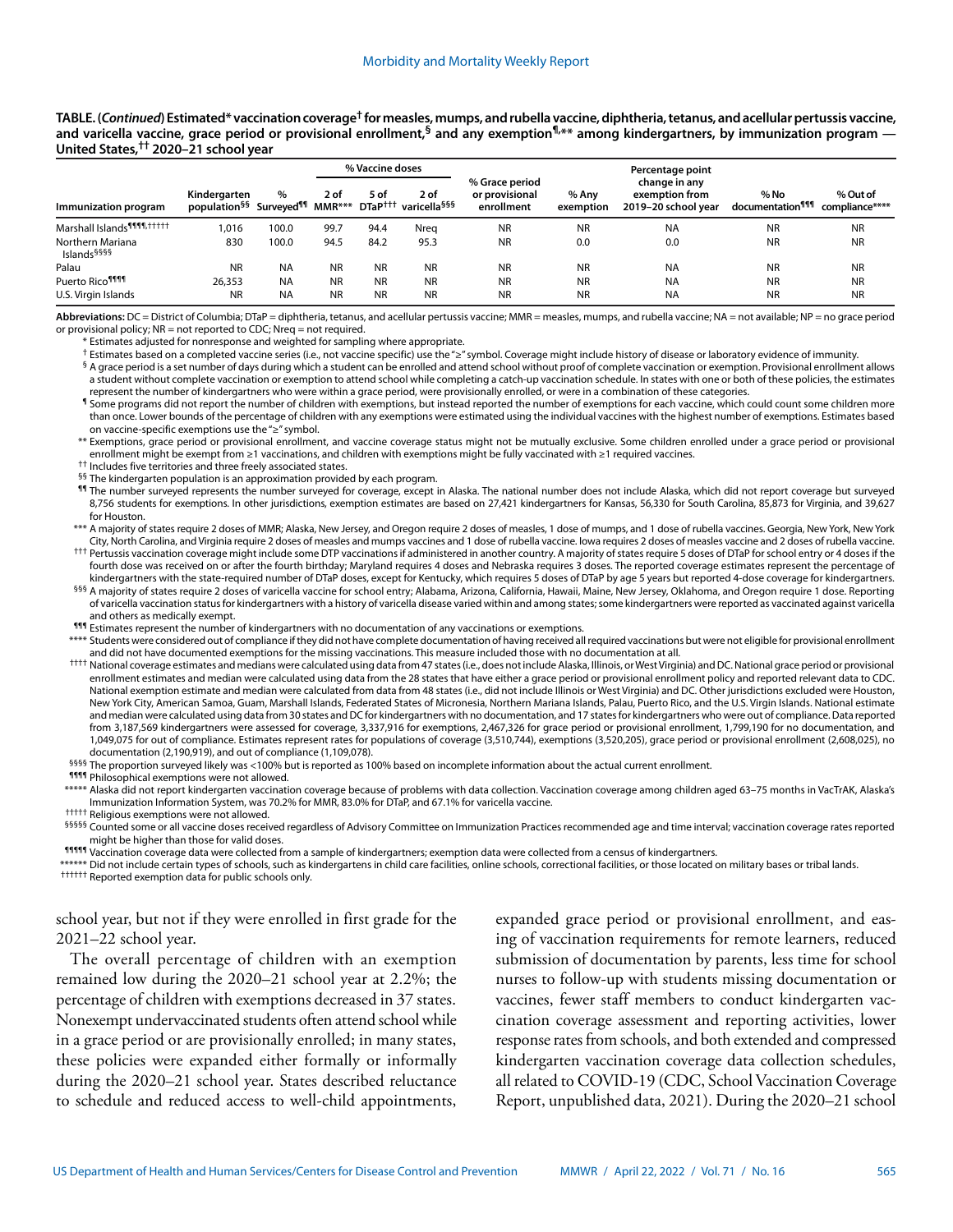**FIGURE 1. Change in measles, mumps, and rubella vaccine coverage, any exemption, grace period or provisional enrollment, and no documentation\* among kindergartners, by state — 47 states,† 2019–20 to 2020–21 school year**



**Abbreviation:** MMR = measles, mumps, and rubella vaccine.

 $*$  States are sorted from lowest to highest by change in MMR coverage (n = 46), any exemption ( $n = 47$ ), grace period or provisional enrollment ( $n = 28$ ), and no documentation ( $n = 29$ ). Not all states reported data for all categories. † Delaware and District of Columbia did not report for any categories for the 2019–20 school year, and Illinois and West Virginia did not report for any

categories for the 2020–21 school year. All were excluded from this analysis.

#### **Summary**

#### What is already known about this topic?

State immunization programs conduct annual kindergarten vaccination assessments to monitor school entry vaccination coverage with all state-required vaccines.

## What is added by this report?

For the 2020–21 school year, coverage was approximately 94% for all required vaccines, approximately one percentage point lower than the previous school year. The exemption rate remained low at 2.2%.

# What are the implications for public health practice?

Disruptions caused by COVID-19 reduced reported enrollment, school response rates, and documentation for the 2020–21 school year. Schools and immunization programs can increase follow-up with undervaccinated students to reduce the impact of COVID-19–associated disruptions on vaccination coverage to protect students during the return to in-person learning.

year, 10% of school principals reported that fewer students were fully vaccinated in that school year.§§§ Twenty-seven percent of school nurses reported that fewer students were fully vaccinated in the 2020–21 school year, and 46% of school nurses reported that school vaccination requirements were a somewhat lower or much lower priority compared with previous years (CDC, Impact of the COVID-19 Pandemic on K–12 School Nurses 2020/2021 School Year, unpublished data, 2021). Decreases in vaccine ordering and administration during 2020 also support the measured decreases in coverage (*5*–*8*).

The findings in this report are subject to at least five limitations. First, comparison between states is limited because of variation in states' requirements such as vaccine required, number of doses required, date required, and type of documentation accepted; data collection methods; exemptions allowed; and definitions of grace period and provisional enrollment. Second, representativeness might be negatively affected because of data collection methods that assess vaccination status at different times or miss some schools or students, such as students who were homeschooled. Third, vaccination coverage, exemption rates, or both might be underestimated or overestimated because of inaccurate or absent documentation or missing schools. Fourth, national coverage estimates for the 2020–21 school year include only 47 of 50 states and DC but use lowerbound estimates for nine states; exemption estimates include 48 states and DC but use lower-bound estimates for four states, and grace period or provisional enrollment estimates include only 28 states. Finally, the COVID-19 pandemic response created various barriers that limited the amount and quality of student vaccination data collected and reported

<sup>§§§</sup> <https://www.cdcfoundation.org/vaccine-triangulation-report?inline>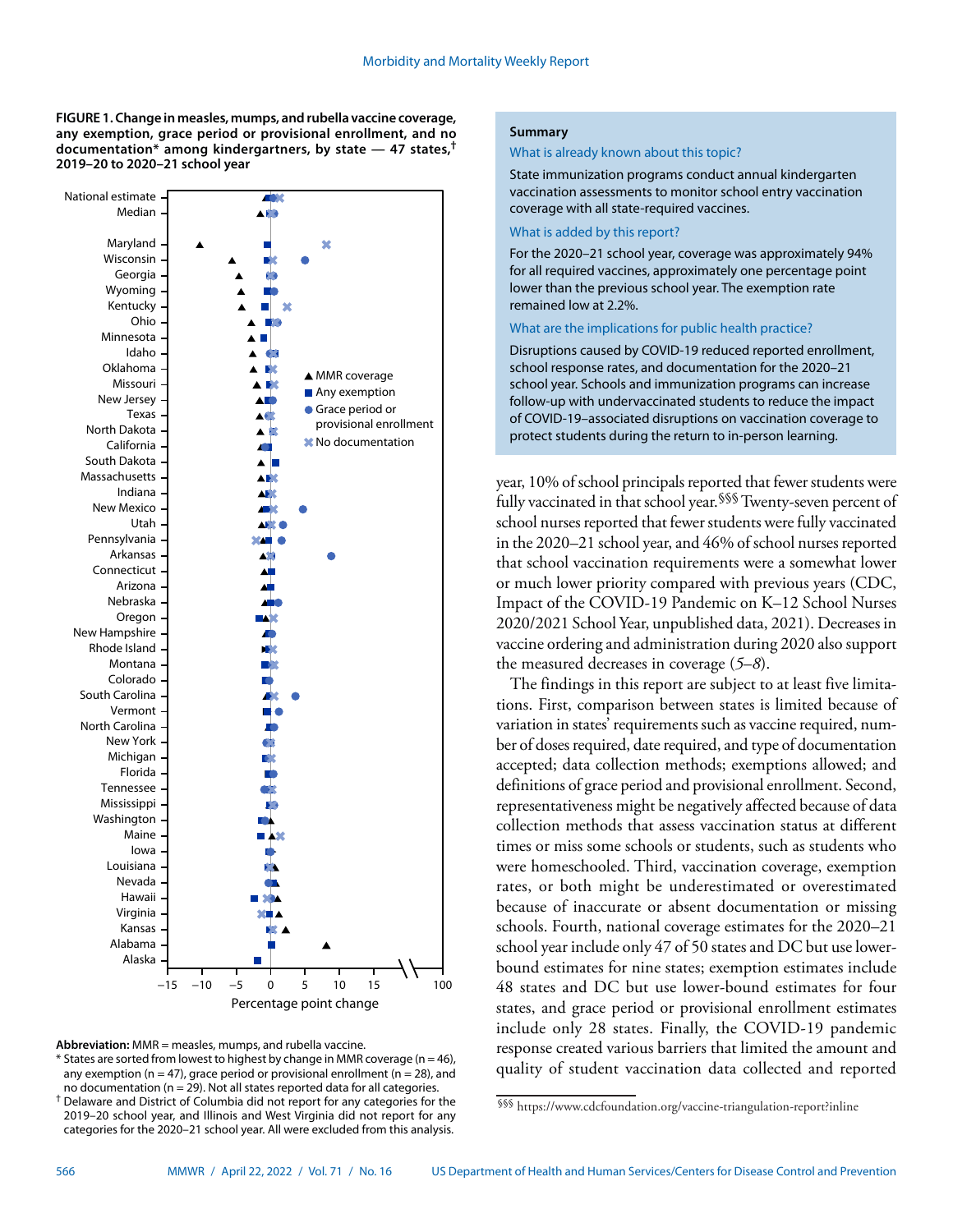**FIGURE 2. Potentially achievable coverage\*,† with measles, mumps, and rubella vaccine among kindergartners, by state — 47 states§ and District of Columbia, 2020–21 school year**



**Abbreviation:** MMR = measles, mumps, and rubella vaccine.

\* States are ranked from lowest to highest by potentially achievable coverage. Potentially achievable coverage was estimated as the sum of the percentage of students with up-to-date MMR and the percentage of students without up-to-date MMR and without a documented vaccine exemption. † The exemptions used to calculate the potential increase in MMR coverage for Arizona, Arkansas, Colorado, District of Columbia, Idaho, Maine, Massachusetts, Michigan, Minnesota, Missouri, Nebraska, Nevada, New York, North Carolina, North Dakota, Ohio, Oklahoma, Oregon, Rhode Island, Texas, Utah, Vermont, and Wisconsin were the number of children with exemptions specifically for MMR vaccine. For all other states, numbers were based on an exemption to any vaccine.

 $\,$ § Alaska, Illinois, and West Virginia did not report kindergarten vaccination coverage for the 2020–21 school year and are excluded from this analysis.

by local health departments. These barriers included schools closing or shifting to virtual learning, many states effectively easing vaccination requirements, and the reassigning of state and local health departments' staff members to response activities.

Among children aged 4–6 years, vaccination coverage is higher among those in kindergarten than among those not yet in kindergarten (*9*). Although coverage among kindergartners was lower in the 2020–21 school year than in 2019– 20 for all reported vaccines, vaccination coverage might be lower among kindergarten-age children whose school entry has been delayed. Vaccination coverage could be improved by increased outreach by schools and immunization programs to first-time students, including kindergartners and first graders, and by followup with undervaccinated students. As schools return to in-person learning, high vaccination coverage is necessary to continue protecting students from vaccine-preventable diseases.

## **Acknowledgment**

CDC Foundation's COVID-19 Emergency Response. Corresponding author: Ranee Seither, [rseither@cdc.gov,](mailto:rseither@cdc.gov) 404-639-8693.

1Immunization Services Division, National Center for Immunization and Respiratory Diseases, CDC; 2Association of Schools & Programs of Public Health, Washington, DC. 3Certified Technical Experts, Inc., Montgomery, Alabama.

All authors have completed and submitted the International Committee of Medical Journal Editors form for disclosure of potential conflicts of interest. No potential conflicts of interest were disclosed.

## **References**

- 1. Omer SB, Salmon DA, Orenstein WA, deHart MP, Halsey N. Vaccine refusal, mandatory immunization, and the risks of vaccine-preventable diseases. N Engl J Med 2009;360:1981–8. [PMID:19420367](https://www.ncbi.nlm.nih.gov/entrez/query.fcgi?cmd=Retrieve&db=PubMed&list_uids=19420367&dopt=Abstract) [https://doi.](https://doi.org/10.1056/NEJMsa0806477) [org/10.1056/NEJMsa0806477](https://doi.org/10.1056/NEJMsa0806477)
- 2. CDC. SchoolVaxView. Atlanta, GA: US Department of Health and Human Services, CDC; 2019. [https://](https://www.cdc.gov/vaccines/imz-managers/coverage/schoolvaxview/data-reports/index.html) [www.cdc.gov/vaccines/imz-managers/coverage/](https://www.cdc.gov/vaccines/imz-managers/coverage/schoolvaxview/data-reports/index.html) [schoolvaxview/data-reports/index.html](https://www.cdc.gov/vaccines/imz-managers/coverage/schoolvaxview/data-reports/index.html)
- 3. Seither R, McGill MT, Kriss JL, et al. Vaccination coverage with selected vaccines and exemption rates among children in kindergarten—United States, 2019–20 school year. MMWR Morb Mortal Wkly Rep 2021;70:75–82. [PMID:33476312](https://www.ncbi.nlm.nih.gov/entrez/query.fcgi?cmd=Retrieve&db=PubMed&list_uids=33476312&dopt=Abstract) [https://doi.](https://doi.org/10.15585/mmwr.mm7003a2) [org/10.15585/mmwr.mm7003a2](https://doi.org/10.15585/mmwr.mm7003a2)